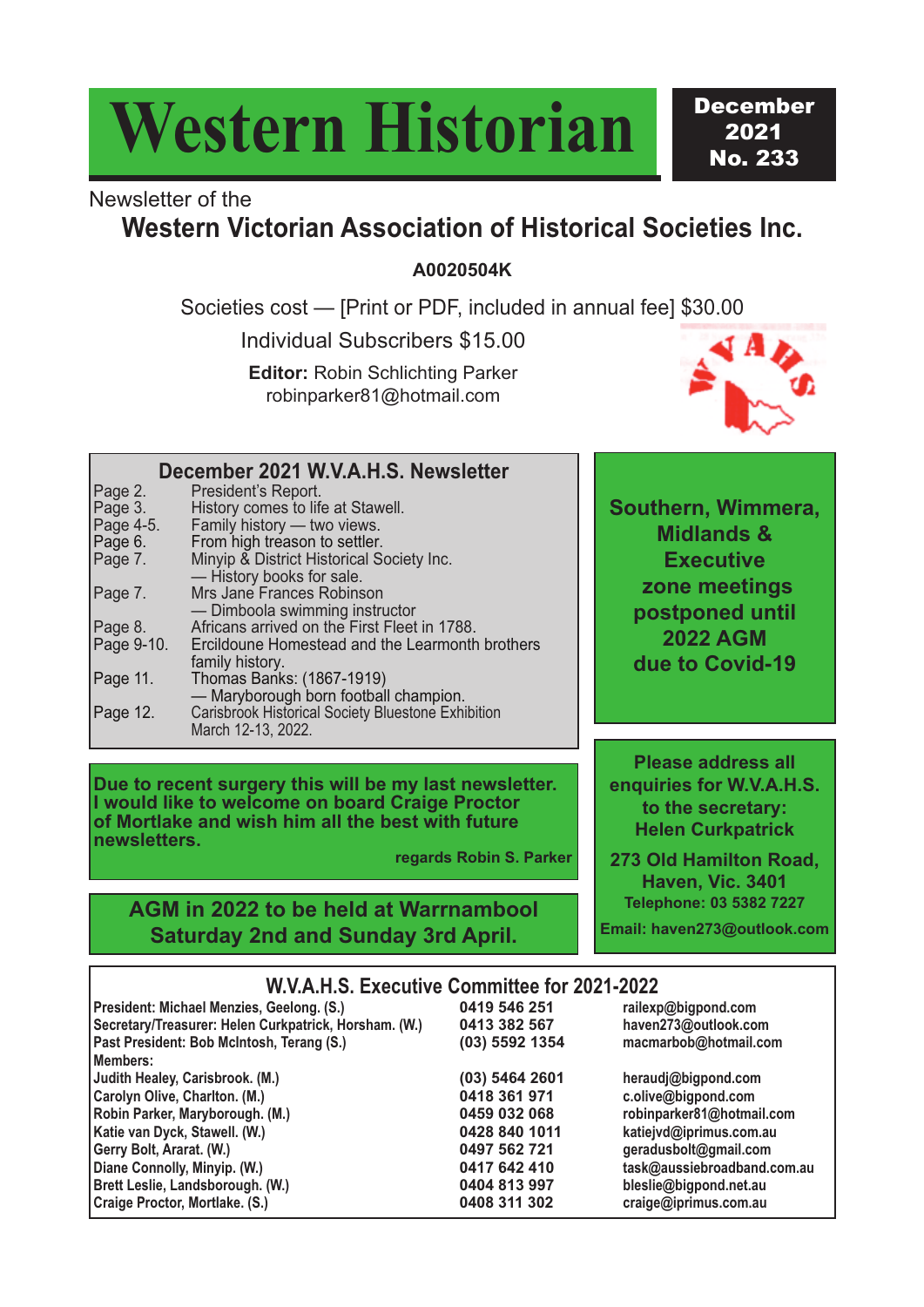| Our potential member groups are:- |                              |                   |                         |  |  |  |  |
|-----------------------------------|------------------------------|-------------------|-------------------------|--|--|--|--|
| <b>Arapiles (Natimuk)</b>         | <b>Ararat</b>                | <b>Balmoral</b>   | Barham/Koondrook        |  |  |  |  |
| <b>Birchip</b>                    | <b>Boort</b>                 | Camperdown        | <b>Carisbrook</b>       |  |  |  |  |
| <b>Casterton</b>                  | <b>Charlton</b>              | Cohuna            | Colac                   |  |  |  |  |
| <b>Coleraine</b>                  | <b>Dimboola</b>              | <b>Donald</b>     | Derrinallum/Lismore     |  |  |  |  |
| <b>Dunkeld</b>                    | <b>East Loddon (Mitiamo)</b> | <b>Edenhope</b>   | <b>Geelong S/W/Rail</b> |  |  |  |  |
| Glenthompson                      | <b>Goldfields (Dunolly)</b>  | <b>Halls Gap</b>  | <b>Harrow</b>           |  |  |  |  |
| <b>Heytesbury</b>                 | <b>Hawkesdale</b>            | <b>Horsham</b>    | <b>Hopetoun</b>         |  |  |  |  |
| Inglewood                         | Kerang                       | Koroit            | Landsborough            |  |  |  |  |
| Maryborough                       | <b>Minyip</b>                | <b>Mortlake</b>   | <b>Murtoa</b>           |  |  |  |  |
| Nullawil                          | <b>Ouven</b>                 | <b>Port Fairy</b> | <b>Penshurst</b>        |  |  |  |  |
| Portland                          | <b>Pyramid Hill</b>          | <b>Rainbow</b>    | Rupanyup                |  |  |  |  |
| <b>St. Arnaud</b>                 | <b>Stawell</b>               | <b>Swan Hill</b>  | Terang                  |  |  |  |  |
| <b>Warracknabeal</b>              | Warrnambool                  | Wedderburn        | Woolsthorpe             |  |  |  |  |

**Note:** Send me your report [to fit half page ONLY] Word documents only, photographs .jpg (Straight emails can't be edited into the Western Historian either becomes unco-ordinated paragraphs)

For the couple of societies who don't have email — send a hard copy to the Secretary, Western Historian, 273 Old Hamilton Road, Haven, Victoria 3401.

Long reports have to be edited to fit the space and may not contain what you consider to be relevant to your society.

#### **WVAHS President's report December 2021**

Covid-19 impacted WVAHS and its members throughout 2020 and 2021. The Executive took a positive attitude and proceeded with the AGM at Stawell in April 2021. Sadly, the Southern Zone Meeting at Warrnambool on Saturday 16 October 2021, Wimmera Zone Meeting at Dimboola on Saturday 23 October 2021 and Midland Zone & WVAHS Executive Meetings at Donald on 30 October 2021 all had to be cancelled.

Many local societies have struggled to maintain their normal activities while complying with restrictions imposed by all levels of government to restrict the spread and impact of Covid-19. It has not been easy to do so, but most have adapted and adopted procedures that have permitted some events and ongoing routine tasks to be accomplished. Being ever optimistic, <sup>I</sup> hope that we are all able to

undertake much of what we would normally do during 2022. The Executive will review how we proceed with the AGM and advise you of plans as we approach the date, currently tentatively to be held at Warrnambool on 2<sup>nd</sup> & 3<sup>rd</sup> April.

To finish on a more positive note, congratulations to Judith Kershaw for being presented with an Australian Museums and Galleries Association (AMGA) excellence award. Judith has been a member of Port Fairy Historical Society for almost three decades, spent 25 years as a committee member and served for many years on the WVAHS Committee and as President.

I look forward to catching up with many of you during 2022.

**Michael Menzies, President.**

## **New editor for WVAHS newsletter**

Having spent his childhood in a variety of Victorian places including Elmore, Ouyen, Armadale, South Melbourne, Rushworth, Kaniva and Queenscliff (and Warrnambool, St Arnaud, Donald, Warracknabeal,



Nhill, Dimboola, Daylesford and Bendigo) Craige has a strong sense of 'place' and what it means to those who live in geographically diverse regions. His involvement with the Mortlake and District Historical Society goes back to the 1980s and for twelve years he served that Society as Secretary, Research Officer and Newsletter Editor. He has also maintained the group's Facebook page for ten years and is the current President of MDHS. Craige has run a number of cemetery tours and has written or co-written five books relating to Mortlake's heritage including one on the district's pioneer women, the schools and the fire brigade. Now entering retirement from his professional life as an English teacher but more recently university program manager. Craige has acquired a new home at Jeparit in addition to maintaining his homes at Mortlake and Leopold and is looking forward to becoming more actively involved with heritage groups in the Wimmera region.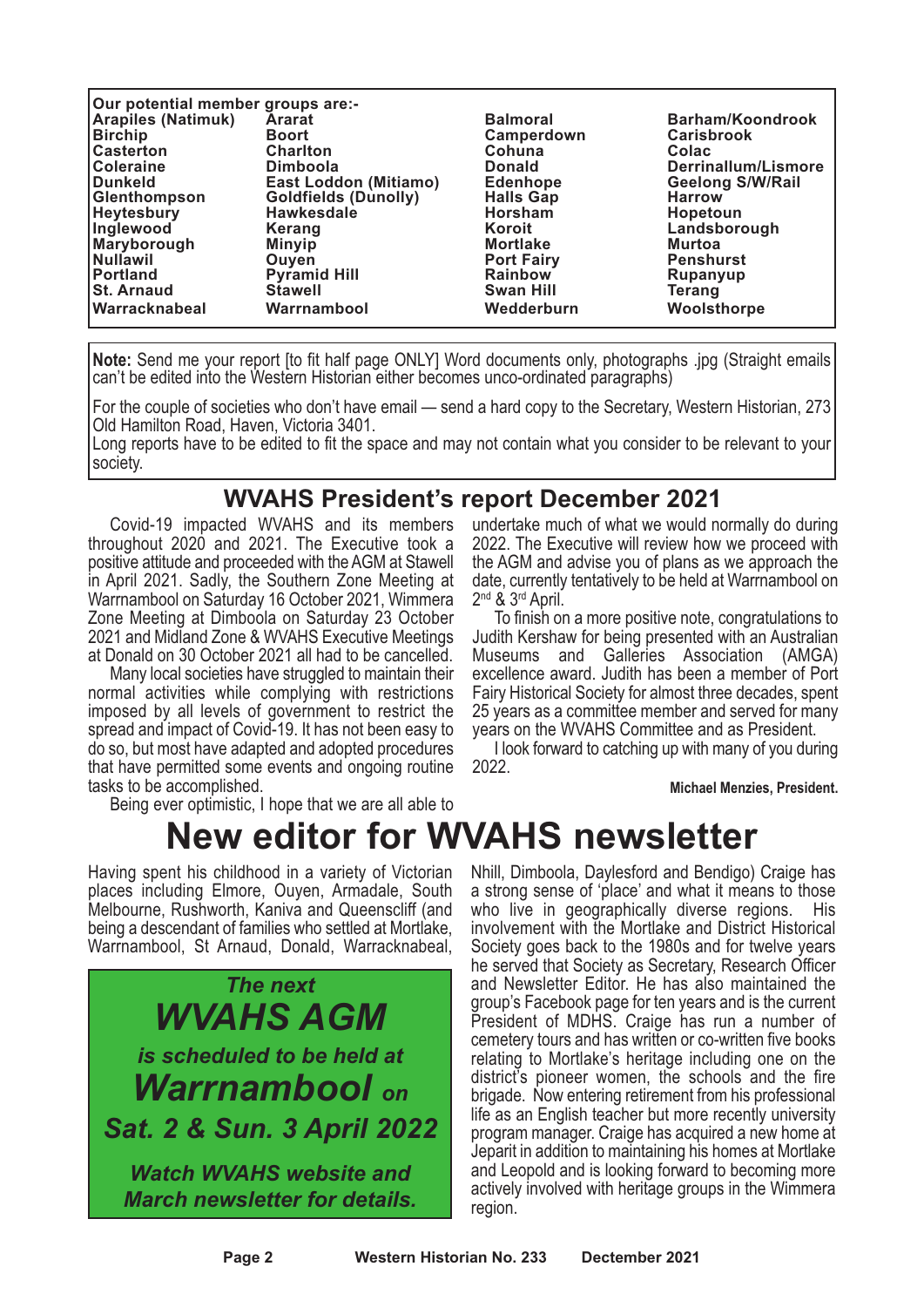#### **History comes to life at Stawell**



**Stawell Historical Society's Jim Melbourne, purple Wiggle Jeff Fatt, Dorothy Brumby, Greg Robson and Kate Van Dyck had a great time looking through Mr Fatt's history. — Picture contributed.**

Searching through family history there are so many twist and turns where people can end up — but never did the Stawell Historical Society think that the Australian child entertainer who appeared for many years on the Wiggles' program, Jeff Fatt (also known as the purple Wiggle) would have a long family connection

During the filming for an episode of the SBS television show "Who Do You Think You Are"? Mr Fatt visited the Pleasant Creek Court House Museum to take part in the TV programme. Several months before the show went to air staff from SBS TV and Warner Brothers contacted Stawell Historical Society seeking information about Mr Fatt's great great grandfather. The Historical Society's records were a great help in supplying information to producers of the programme.

Mr Lee Young (Yung) was born in 1827, arrived in Australia from Canton, China around 1852 and settled in Ballarat. He was a Chinese interpreter for the Law Courts and the goldfields community of Pleasant Creek (Stawell.)

He was appointed Government Interpreter in the early 1860s and commenced in Ballarat in 1862 and

then moved to Ararat in 1863. He resigned from there in 1873 and moved to the Illawarra (Stawell) goldfields where he continued as a government interpreter until 1890 when he retired and moved back to Ballarat.

The witnesses who he translated for court usually gave their oath by blowing out a lighted match. He was often asked by judges for an explanation about this for of oath taking. "If he no swear the truth he go out into fire all a same as a match" he said. This explanation generally satisfied the sitting judge.

An 1870's case at which Lee Young officiate involved a Great Western miner named An You who accused a man named Millar of stealing his gold mining cradle. On reporting the loss to Constable Ford of Great Western Police he was told go and look for it himself.

Mr Young lived in both Illawarra and Deep Lead in the Chinese camps when working at the Pleasant Creek Court House.

Mr Young died in Ballarat aged 72 years.

Mr Young was the first Chinese national to be naturalised in Victoria. He was sworn in and took the oath before Sir Redmond Barry on February 18, 1890.

**Article contributed by Stawell Historical Society.**

# **Have you a story you would like to share with WVAHS members**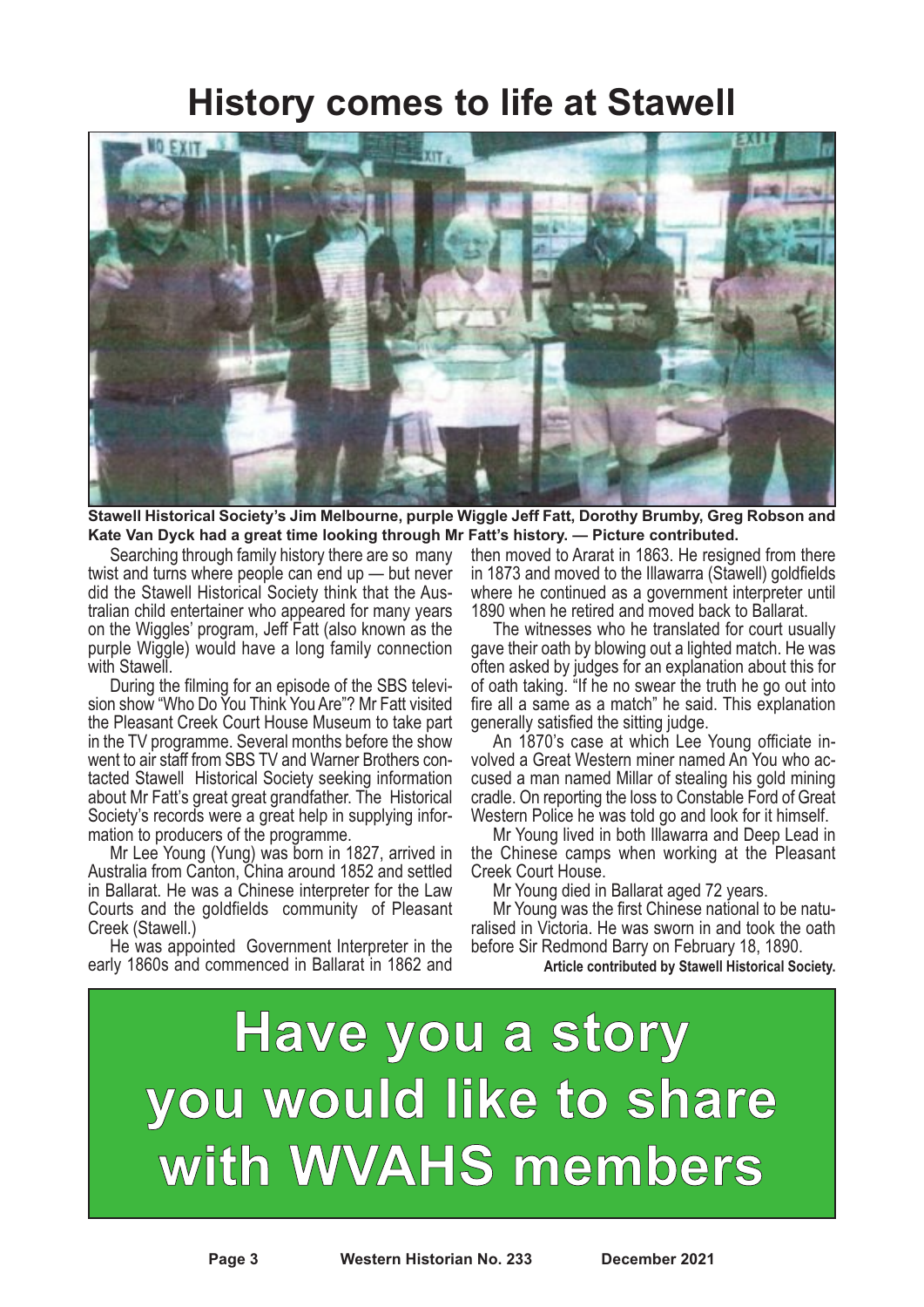### **Family history — two views**

D Wong on February 15, 2014 wrote:

John Burkinshaw was slightly pockpitted, a small scar just above his right wrist, dark brown hair and eyes, 5'4" tall and born at Dodsworth, Yorkshire.

John was baptized on August 13, 1792 at Silkstone a son of William Burkinshaw and Mary Darwent. On February 15, 1814 he married Margaret Ashton. John was a weaver by trade and, due to the fact that work conditions were bad at that time, he became involved in a political movement and, with his brother George, took part in an unlawful assembly in Grange Moor on April 11, 1820.

He and several others were arrested and, on September 9,1820, were tried for High Treason and transported for life. They were imprisoned on the hulk York before joining the 'Lady Ridley' which left London on January 4, 1821 arriving in Hobart Town, Van Diemens Land on June 27 that same year. His wife Margaret and two small daughters, Mary and Ann, followed him out to Australia. They were living in the Pittwater area when Sarah was born in 1823, followed by four more children. ln 1830 John received a ticket-of-leave and applied for an allotment in Hobart Town on which he built a house. He then worked as a carpenter and his wife and children helped him conduct a market garden.

After 1860 when Margaret died and John moved to live at Bung Bong, Victoria to be near his two sons and two daughters. He died in 1876 and is buried in the Wareek cemetery.

Greg Petersen on February 19, 2017 wrote:

John Burkinshaw (born August 13, 1792) was a 28 year old weaver. Unlike most of his work colleagues he could read and write. This skill was to have a major influence on his life's path. His family name came from their home village of Birkinshaw, near Leeds in Yorkshire. Birkinshaw signifies a grove of young Birch trees and was derived from the Saxon.

He worked as a weaver at a time when working conditions were poor and the pay was poorer. He had a family comprising a wife and four children to raise and, like most found it almost impossible to survive with the pittance he earned. John Burkinshaw spoke up when weavers gathered — agitating for a better deal for workers. He was often at meetings which opposed the government and the manufacturers despite the Act of December 1819 which forbade such gatherings. His literacy skills automatically made John Burkinshaw a leader in this time of the Industrial Revolution when major developments in manufacturing had a profound effect on the country's socio-economic and cultural conditions.

About the time John Burkinshaw was born manual labour-based practices in Great Britain were being replaced with manufacture by machinery with mechanisation having a particular impact in the textiles industry. In the first 10 years of John's life cotton mills were being established throughout the country. Inventors were developing machines which increased the efficiency of spinning and led to a dramatic increase in the output of individual labourers. This was seen as a threat to employment in the weaving trade.

Large numbers of the working class died due to diseases spreading through cramped living conditions and accidents in factories happened regularly. Many weavers suddenly found themselves unemployed as they could no longer compete with machines which required relatively unskilled labour.

Others faced reductions in their wages and saw their work increasingly being undertaken by unapprenticed workmen and children. Wheat prices had soared and workers unable to feed their families were becoming desperate. At the same time Great Britain was at war with France and the cost to the British Government was astronomical. It wanted the economic growth fuelled by the Industrial Revolution to continue to ensure continued growth in the taxation being generated.

The size of the British Army from 1789 to 1815 was increased sixfold to about 250,000 men and the Navy employed a further 140,000. The difficulties faced by the weavers and the families were probably considered by the Government to be an unnecessary distraction.

It came as no surprise that there was an uprising brewing in the working class. This came about with the establishment in 1811 of the Luddite movement led by the fictitious Ned Ludd. The Luddites protested against the changes produced by the Industrial Revolution which threatened their livelihood. They objected to textile manufacturing using cheap and unskilled labour which led to job losses for many textile workers.

Children had become the labour of choice for manufacturing. Laws were not passed to protect children until many years later and, until then, they were forced to work in terrible conditions for much lower pay than adult workers. Although governments tried to limit the use of child labour the factory owners resisted claiming they were helping the poor by giving their children money to buy food and avoid starvation. (This contin- ued until <sup>1833</sup> when the general law against child labour was passed in England.)

An activity of the Luddites was industrial sabotage.



**Page 4 Western Historian No. 233 December 2021**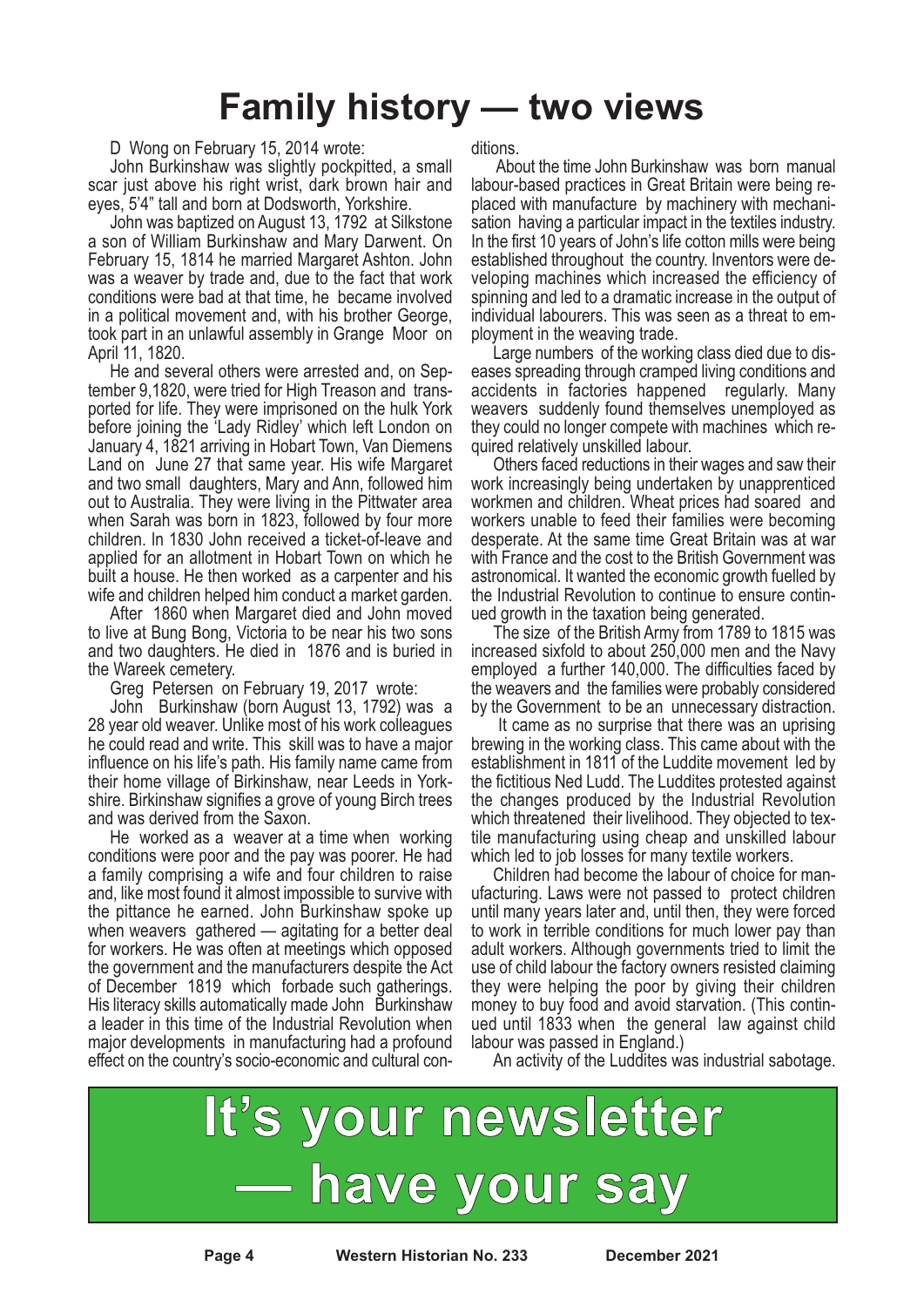They broke into cotton mills and attacked the machin- ery which they saw as being the root of the problem. Factories employed armed guards and, in February 1812, the government of Spencer Percival made ma-<br>chine breaking a capital crime. The government<br>backed the manufacturing industry by strongly opposing the Luddites. It executed the rebel group's mem-<br>bers (seventeen after one trial in 1813) and many others were transported to Australia. In fact the Gov- ernment was so determined to wipe them out that, at one stage there were more British troops fighting the Luddites than the famous battles against Napoleon 1 on the Iberian Peninsula.

When John Burkinshaw became associated with the Luddite movement his life (and those who were to continue the family line) took a massive turn.

John was arrested along with his brother George. There are slight variations recorded to the circumstances which led to his transportation but the basis of his involvement with the Luddites and his brush with capital punishment is the same.

According to the book 'Gold To Dust — A History of Frank and Percival Burkinshaw and their Descendants' John and George Burkinshaw were among 23 men who were imprisoned.

They were charged with High Treason — namely the levying of war against the King.

One pleaded guilty — the rest, including John and George — pleaded not guilty.

The penalty (if the charge was proved) was death however they were told if they changed their plea to guilty they would be spared. One suspects it was not a difficult decision. The guilty plea was subsequently entered and the death sentence was replaced with transportation — 11 of them — including John for life and the remainder (including George) for 14 years. The 'lifers' were sent to Van Dieman's Land.

A slightly different different story is recalled by John's descendants. John's reading skills were a godsend in prison. He had found an old newspaper and was reading it in his cell when a warden came by and asked what he was doing.

"Reading the newspaper" he replied. The warden believed a person with such skills should not be hanged and expressed his view to the prison supervisor who agreed that John could be of more use in Van Die- man's Land where few of the transported convicts could read and write. They thought he could be an im- portant link between the convicts and the Government.



#### **John Burkinshaw.**

So John Burkinshaw was subsequently pardoned of High Treason and sent as a convict to Tasmania.

Because of his skills he was not treated like most other convicts. He worked for the Government without pay for two years and his dedication was rewarded when he asked if his family could join him. The request was approved and his wife Margaret and their two daughters, Mary and Anne, were soon aboard a ship to Tasmania. They joined their husband and father in Hobart in 1822.

Their first born son died when just a few days old and a fourth child Sarah was born in Tasmania in 1823. Anne was unfortunately killed when she fell from a dray and was run over aged just 10 years old.

> **This record was discovered and printed on Convict Records.com.au by D. Wong and Greg Petersen**

**Have you an interesting story to tell. Contact our new editor Craige Proctor on craige@primus.com.au**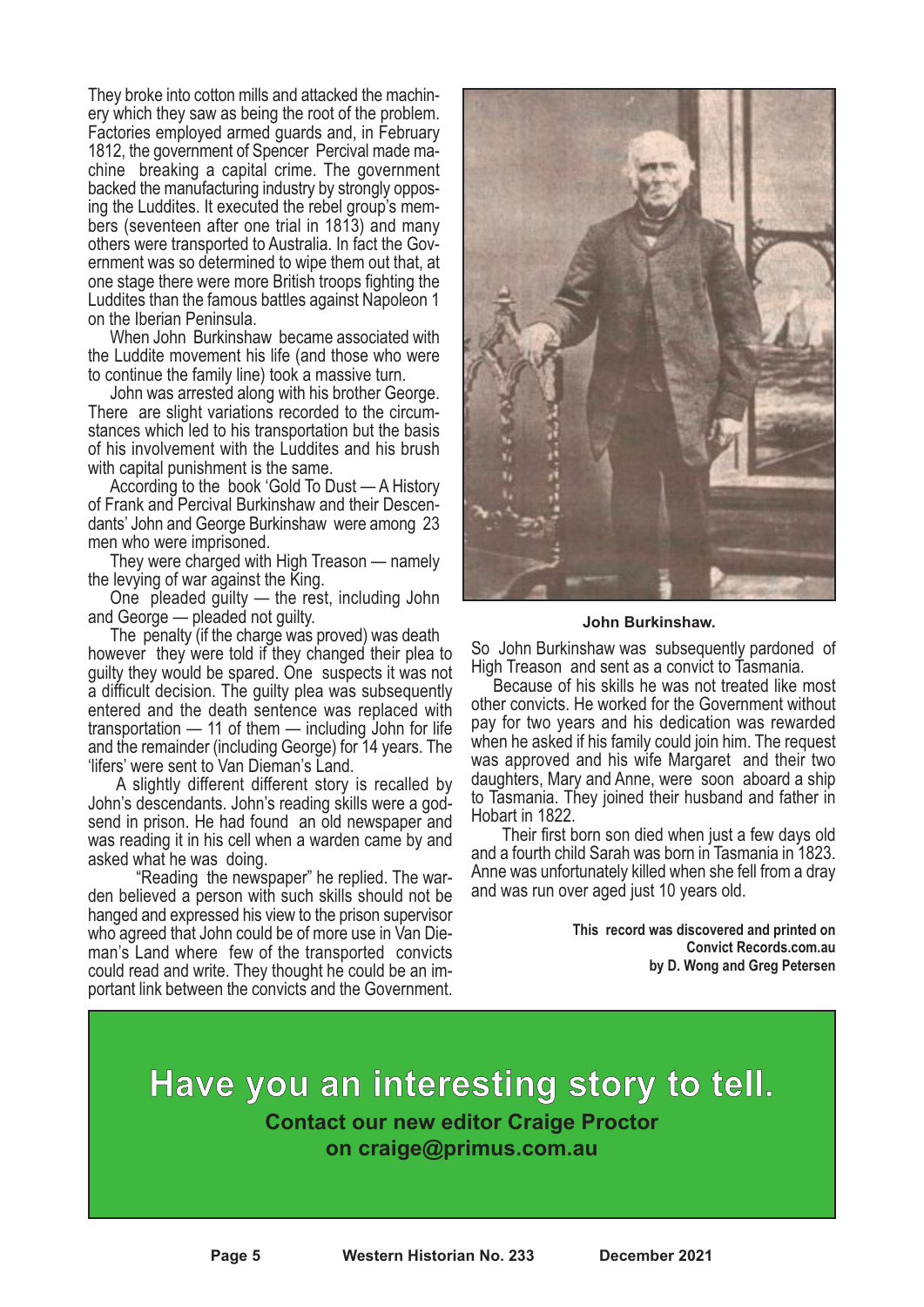### **From high treason to settler**

A memorial plaque will be unveiled at the Wareek cemetery on Easter Sunday to commemorate the graves of several members of the Burkinshaw family.

John Burkinshaw arrived in Hobart from England on June 27, 1821 after being tried and sentenced in 1820 for high treason.

He was 29 at the time and married with a wife and two children who remained at Dodworth, Yorkshire.

He was charged after attending a prohibited political meeting and was sent with many others to Tasmania as a convict.

His wife Margaret and two children joined him after a long voyage of eight months.

Five more children were born to the couple while in Australia.

When John was given a pardon the family were allotted a small area of land. John built a small stone, wattle and daub cottage and worked as a market gardener.

Margaret and two of the children, William and George, hawked the vegetables around the settlement by wheelbarrow.

These two children later travelled to the Victorian goldfields — taking up land at Bung Bong on the Bet Bet Creek west of Maryborough.

Margaret died while the family lived in Hobart and she was buried there. John then joined the two children in Victoria and lived until he was 93. He was buried at Wareek in 1876.

His son George Burkinshaw married Rebecca Emma Rowland and, in 1862, and the couple took up residence in Homebush.

They had nine children: Richard George (1862), Bertram Frederick (1864-1872), Bertha Louise (1867- 1912), Rose Elizabeth (1869-1950), Florence Amy (1872-1944), Bertram Arthur (1877-1881), Walter William (1880-1943), Evaleana May (1882-1961) and Marion Lucy (Minnie) (1884-1895).

Marion or Minnie (as she was more commonly known) is one of three children buried at Wareek with George and Rebecca.

Sylvia Greenwood of Homebush is a relative of the family through her husband William who was Rose Elizabeth's son.

Sylvia is one of the organisers of the memorial plaque unveiling and over the years has collected quite a selection of history on the Burkinshaw family.

Among the memorabilia is a letter written by Rose at the time when Minnie was dying from an unknown disorder.

The letter written in 1894 describes the illness which befell Minnie in her tender years.



**Memorial plaque to the Burkinshaw family at the Wareek cemetery.**

Rose wrote that Minnie had acquired <sup>a</sup> fever in De- cember <sup>1893</sup> for which both the English and Chinese

doctors could not find a cure.<br>Rose described a severe swelling to Minnie's stom-<br>ach area that was regularly eased with the removal of<br>"thick matter."<br>Minnie's condition deteriorated despite efforts by<br>doctors who were ba

Rose wrote that the swelling to Minnie's stomach kept rising "till the  $10<sup>th</sup>$  of June at 10 minutes past six in the morning, she went to be with Jesus.

Poor little dear lost all sense and use and feeling on Wednesday and lingered on until Sunday. She just

breathed away and never struggled" Rose wrote. Bertram Frederick and Bertram Arthur (who also died young) are buried with Minnie and their parents. John Burkinshaw is buried nearby. Rose walked out to the cemetery every week with

her dog to visit the grave. According to Sylvia never <sup>a</sup> kinder woman lived than

her mother-in-law Rose. "She looked after her little sister Minnie while she was so sick for over six months and then her father died in her home on February 11, 1916.<br>It is with pride that we have put a memorial plaque

on the grave at Wareek cemetery,) Sylvia said.

**from Maryborough Advertiser March 5, 1993.**

**Have you a story you would like to share**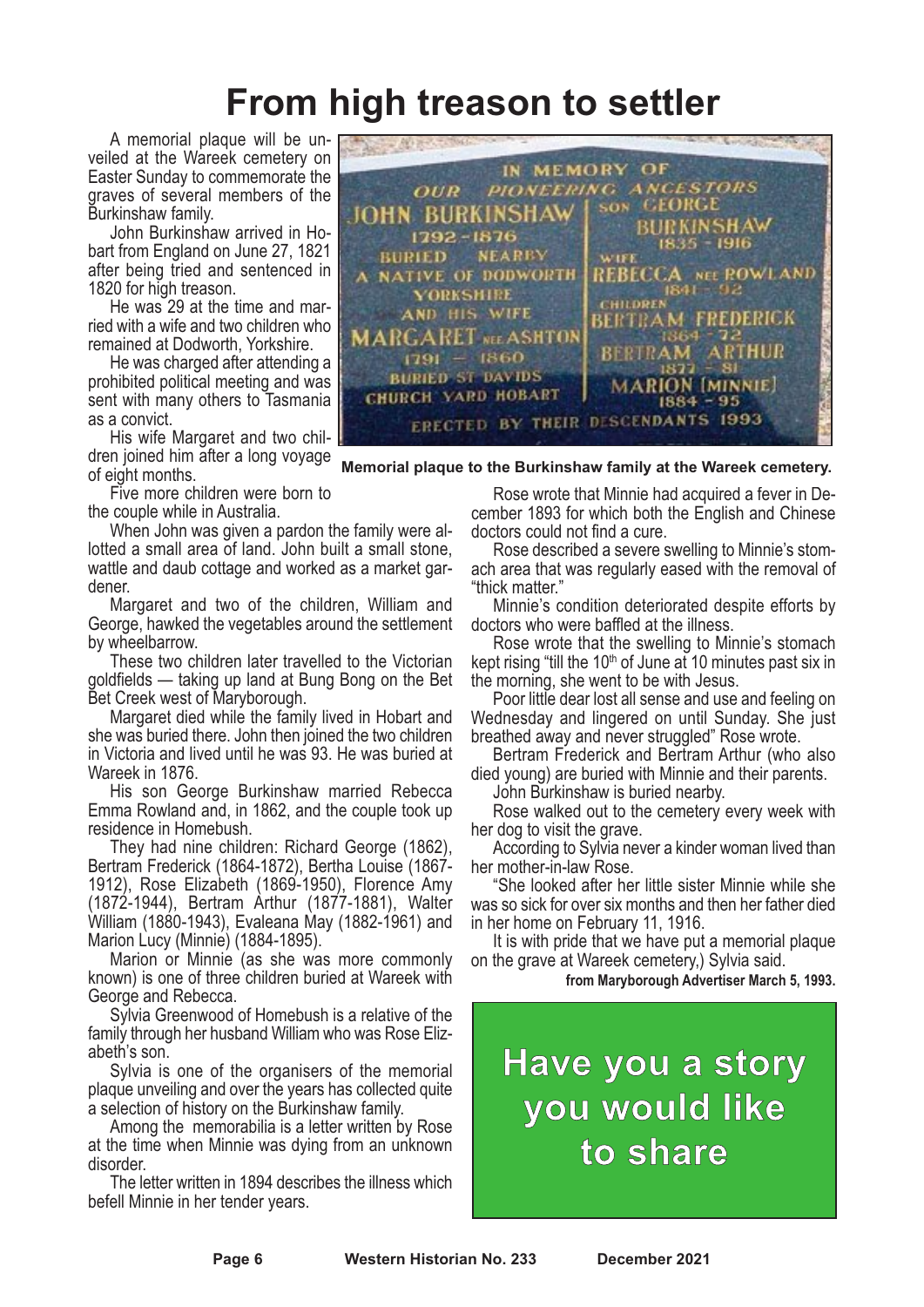### **Minyip & District Historical Society Inc. – History Books for Sale**

The Society's 'Minyip – Towards 150' publication on the last thirty years is now completed and ready for printing. Together with the revised edition of 'Minyip-100 Years Young' currently being reprinted and 'Minyip – 20 Years On' there will be 150 years of history of Minyip and District contained within three volumes.

The original print of 'Minyip – 20 Years On' is available now for \$10.00 plus postage of \$10.00, 'Minyip – 100 Years Young' 2nd Edition will be available probably by the end of November when received from the printer for \$25.00 plus \$15.00 postage. The 2nd Edition contains many new photos relating to the histories and a full index. 'Minyip – Towards 150' will be available for \$35.00 after the official launch on 14 March, 2022 at the official welcome to the 150th celebrations. Postage again will be \$15.00.

The Society is now taking prepaid orders for any or all of the three books. Any of books can be prepaid for collection at the celebrations and will be held for you or posted as they become available. Unpaid reservations are not accepted although a number of books will be available at the 150th celebration weekend.

In addition to the three history books the Society also has for sale a number of other local history books on single subjects some with limited availability so first in best served.

The Minyip Heritage Plaques Book is \$30.00 with postage at \$15.00. The following books are \$10.00: A Country Paper; The Story of the Minyip Hospital; That's My Block; Minyip On With the Show; Mechanics Institute to Memorial Hall and Don't Dare Say Dinkledoodledum. Postage to be advised. The following are available at \$5.00: Minyip Primary School Centenary 1979;, Boolite Primary School Centenary; Boolite Cricket Club Centenary and St Mary's Parish Centenary. Again postage to be advised.

### **Mrs Jane Frances Robinson Dimboola swimming instructor**

On a recent break at Dimboola staying at the Dimboola Caravan Park (which is a real credit to the town) and while walking the dogs I came across a sign on the path along the Wimmera River of Mrs Jane Robinson and the Swimming Crate.

Jane Frances Robinson nee Hetherton was born in 1882 and became widely known and respected for her role as local swim instructress from 1910. She was awarded life membership of the Swimming Club in 1938 for her outstanding contribution to the club and community.

The 1930s swimming crate was a simple raft of slat timber deck and chicken wire — supported by 44 gallon drums — firmly anchored to the riverbank providing a safe pool for those not yet able to swim. In the crate the children would wear<br>a calico harness around their chest with a rope attached (held firmly by Mrs Robinson). They first learnt to kick and float then dog paddle around the three deeper sides of the crate. After proving they could stay afloat (and still under Mrs Robinson's care) they then swam around the crate without the rope. The final achievement was when they safely swam across the river (according to one pupil "they were waterproof.")

Dimboola summer days were hot and long the end of the school day brought the greater



**An old photo of the Dimboola swimming crate on the Wimmera River.**

pleasure of learning to swim. Eager youngsters headed to the river where Mrs Robinson had a smile for everyone. (Edna Paech 1966.) I have fond memories of Mrs Robinson and wondered if she ever received due recognition for the wonderful service she did for Dimboola. (Bess Roberts.) Mrs Robbie wore an old cream panama hat, long dress and sandshoes . . . she was a legend. (Kneller Lehmann.) I am forever grateful to this kind lady for her loving attention and still enjoy swimming. (Claire Robertson.) When we finally got permission to swim across the river — it was a really great moment!

**Thank You, Mrs Robbie. . . (Bim Reid nee Hawker.)**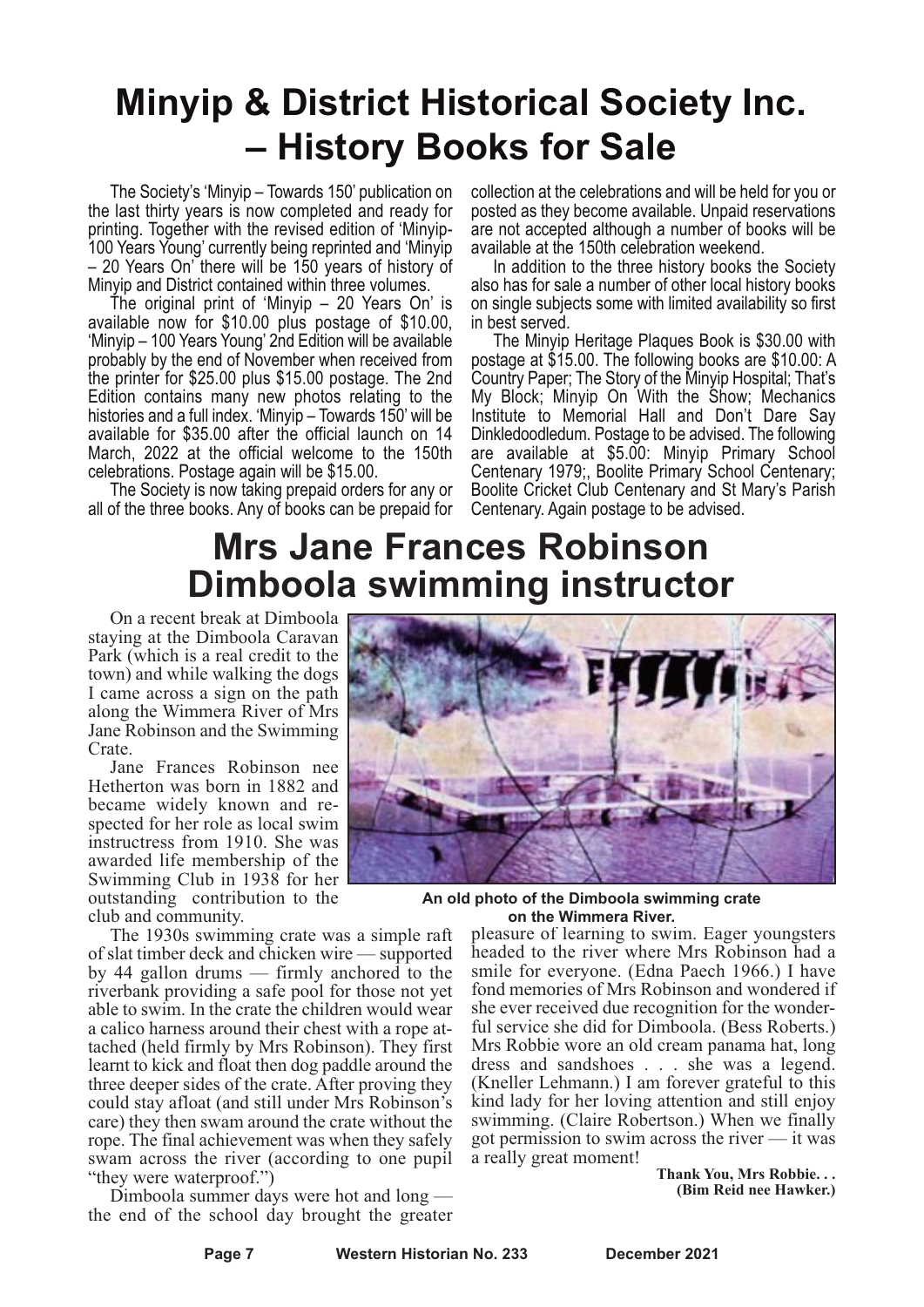### **Africans arrived on the First Fleet in 1788**

#### **African Blood part of Australia's settlement history. By Patricia Attard Daniels**

More than 20,000 Australians are descendants from African men transported to Sydney on the first fleet. John Randall and John Martin were part of <sup>a</sup> group of 11 who were sent to the penal colony in 1788. Not many Australians know that Africans were part of the first invader society to land in Sydney Cove. Amongst the group were two other men known as John Caesar and Black Jemmy.

A review of a book called Black Founders by Professor Cassandra Pybus writes — Next time you hear of Ned Kelly and his gang spare a thought for a man called Caesar whose much earlier career of banditry differs from the standard outlaw narrative in one intriguing aspect. As Cassandra Pybus bluntly explains: "Australia's first bushranger was black as pitch."

Black Founders provides very different views of the birth of a nation. As Pybus explains — "the settlement of Australia was a multi-racial process that took place at a time when the notion of 'race' was a highly malleable construct — understood in ways very different from the modern sense of innate nature."

How these African men found their way on board convict ships to Sydney is a story of struggle, war, slavery and crime. Scant records available have never the less revealed accounts of the lives of some of these men. History records even some individuals who certainly stood out in early settlement days and in fact obtained rapid notoriety. Of noted mention is a man commonly known as Black Caesar — he was a 14 year old boy around <sup>2</sup> metres tall and extremely strong. Ac- counts record that Black Caesar could have been bought on board the ship Alexander in Mauritius after stealing 4lbs of bread. He was sentenced to 7 years and arrived in Sydney, 1788. Caesar quickly took to stealing whenever possible to satisfy his ravenous appetite and escaped many times. On one occasion, when sentenced to Garden Island, he found a native canoe and made his escape. Reports had Caesar living and stealing in the bush and he was even involved in battles with Indigenous people including Pemulwuy. Some reports have Caesar befriended by Pemulwuy and yet it was also reported that Caesar was found once with several spears sticking out of his body. Un- fortunately <sup>a</sup> reward was finally posted for his capture dead or alive and Caesar was killed in 1796.

John Randall's journey to Australia started with his crime for stealing a chain whilst living in Manchester. He had arrived in Manchester as part of the British withdrawal fromAmerica during the Civil War. Life in Britain was equally miserable and Randall soon turned to crime. On his arrival in Sydney he was given the trustworthy position of hunting for food for the settlement. Records report of his trustworthiness and his ability to be a good shot. This ability could mean he had some weapons training during the Civil War. John Randall

soon became a vital part of survival for the settlements and more so in the famine of 1790 when crops failed

John Randall was soon granted land at Rose Hill and farmed alongside another African man called John Martin. The men were of different natures — Randall being the more adventurous and Martin happy to stay and work his farm. Randall married a woman called Mary Butler who arrived on the second fleet and they were the first recorded marriage at St John's Church Parramatta. 'The ceremony was held under a gum tree as the church had not yet been built'.

In early to mid 1900's many of the black community had located to areas around Parramatta including Pennant Hills. For many years that area was referred to as 'Dixie Land'. From all accounts many were happy to work their land grants and marry free convicts.

Billy Blue, transported in <sup>1801</sup> for stealing sugar, ce- mented <sup>a</sup> relationship with Governor Macquarie based upon their shared experiences in the Revolutionary War. (He ran a ferry service (and smuggling racket), lent his name to Blues Point and other landmarks and became such a well-known (albeit disreputable) character of early Sydney that some 20th-century historians tried, rather preposterously, to claim him as white – or, at least, "not predominantly Negro".)

Another arrival, Thomas Alford (known as Orford,) was sentenced to 7 years and arrived on the Alexander. He did his time and was granted land at Farm Cove and later petitioned the Governor to have his family sent from England on the first available convict ship.

In essence all of these stories reveal a part of Australian history that few know about. Perhaps questions have been raised in the past in many families throughout Australia and it is interesting that records show, without doubt, that African's lived and raised very large families throughout early Australian history and con- tributed in many ways to its progress. Some reports put levels of African people from 2-4% of early settlement

population. We can only speculate as to the possibility that African men may have produced children with indige- nous women. As Australia establishes its position firmly in the

world as <sup>a</sup> true multi-cultural society another layer is re- vealed to exhibit just how far back the mix began. Today hundreds of thousands Africans call Australia home many of these people do not know this part of Australia's history. Untold to mainstreamAustralia this story is worthy of being told of being presented as a integral part of the birth of a nation.

**Footnote: Currently I am preparing a story line and screen play in preparation for a forthcoming film about the story of African men whose blood is mingled into the fabric of Australian history.**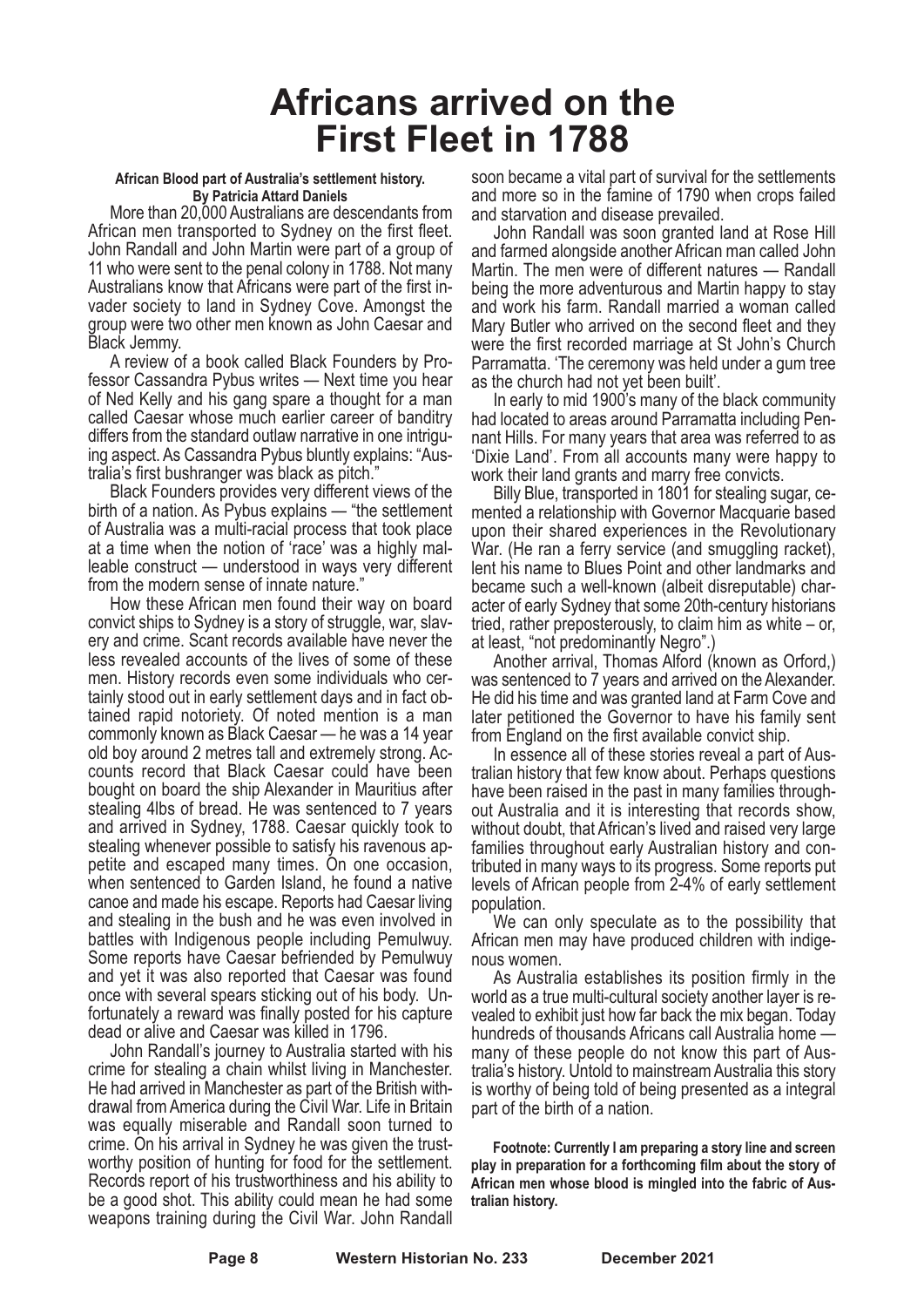## **Ercildoune Homestead and the Learmonth brothers family history**

John and Christine Dever purchased Ercildoune in June, 1999 and undertook the huge restoration of the homestead and gardens with much trepidation. "We had lived in country areas before including Panton Hill and Main Ridge on the Mornington Peninsula but never in our wildest dreams ever thought of living near Ballarat and undertaking such a task. We weren't even looking for a property but rather stumbled across an advertisement in the Weekly Times when travelling up to see a horse that had been badly injured in a freak accident.

Probably horses were the catalyst for our wanting some land around us as well as the fresh air and rolling green hills. We are still breeding some horses, cattle and sheep. Since buying Ercildoune we have had to meet the many challenges of occasional snow, frosts and one of the worst droughts on record, of insect plagues — and all of the other critters that love to nibble and slither their way throughout the property including the flies and snakes that often make life very uncomfortable. We never expected to be surrounded by wind farms though and my family motto should be "Expect the Unexpected".

The homestead and outbuildings are constructed of massive granite blocks and some brickwork — the brickwork being in more recent additions 1870 and 1920's - all found and made onsite from our own quarry and brick kilns (long gone]). There is some bluestone — not in any buildings but found in the foundations of the many roads on the place.

John managed most of the early resoration project and, with his amazing eye for detail, drive most of us mad! Christine then began the garden work with John having the odd input and now had endless ideas and changes she wanted completed.

Di Gow was instrumental in the restoration along with Kelvin Reid and Charlie and Jim and Cindy Hems who painted it. Many other people were involved. Robin Hill (and more recently Neil Paterson) have both spent many hours restoring the amazing gardens along with John and Christine who have spent many an hour planting, spraying, weeding, pruning, fertilizing and mowing. 2009 has been a massive year of drought management and restoring-and/or rebuilding brickwork including almost all the outbuildings brick chimneys and drains. The servants quarters restoration is underway and underpinning of walls the first job. Old drains have been discovered as well as old water pipes etc... .very interesting discoveries! "

#### **Learmonth Family History**

The name Learmonth arises from lands in Berwickshire and the Learmonths of Ercildoune in the Merse (a flat area in the east of the region that borders the River Tweed) were the earliest family of note. The Learmonth family motto is Dum Spiro Spero' — uncovered during restoration on the arch in the entrance

Thomas the Rhymer is described as a Scottish prophet who is also known as Thomas of Ercildoune. Lord Learmont and True Thomas. In 1286 he is said to have predicted the death of Alexander III and the battle of Bannockburn thereby becoming known as 'True Thomas'. Ercildoune has a copy of the tower or keep situated in the Borders region of Scotland in Earlston to the west of the homestead — albeit on a reduced scale. They apparently brought back to Ercildoune a stone from this keep and it was inscribed and placed in to the smaller replica built here: 'Stone from Rhymer's Tower at Earlston, Scotland, occupied in the 13th century by Thomas the Rhymer whose direct line is Mary Livingstone a favourite maid of Mary Queen of Scots and the great African explorer. Thomas Livingstone-Learmonth (1783-1869), a strict Presbyterian, was a merchant in Edinburgh, Scotland then a comptroller of customs at Grangemouth before heading off to the West Indies making a great deal of money in the service of the British East India Company as a merchant in Calcutta. In 1835 he was a merchant in Hobart Town, Tasmania and, at the time, his four sons were John aged 23, Thomas Jnr. aged 17, Somerville aged 16 and Andrew aged 10. Thomas and Somerville were still in their teens when they were sent by their father to Victoria to find suitable farming land for sheep. They were leaders in the pastoral settlement of what was then known as Port Phillip — first settling at the head of the Barwon River, Geelong — and then at Buninyong followed by Burrumbeet in 1838 passing over the site of present day Ballarat. Settlers were afraid to penetrate into the interior in order to take up runs as aborigines were committing depredations within 15 miles of Geelong. Early maps show that the 'Run' extended in 1848 to Mount Beckworth in the north east, the head of Mount Emu Creek in the west and below Lake Burrumbeet in the south. There were drought conditions in the 1830's and 1840's and that surely influenced their decision to acquire the Ercildoune Run — now over 73,000 acres in size with its excellent flowing springs at the foot of Mount Ercildoune. They erected a home and woolshed at Buninyong but the discovery of gold at Buninyong may have influenced them to shift farther out to Ercildoune as they were men of strong character and principle. They even moved the exceptional shearing shed by wagon to Ercildoune having painted numbers on every joint. In 1849 Ercildoune was licensed as 45,000 acres in size in the names of John, Thomas Junior and Somerville. Sir Alan Currie in his notes states that the house was started in 1840 and additions added until finally completed in 1858.

Andrew served as a Lieutenant in Bombay with the East India Company's army before joining his brothers and is mentioned at Position No. 43 in 'The All Time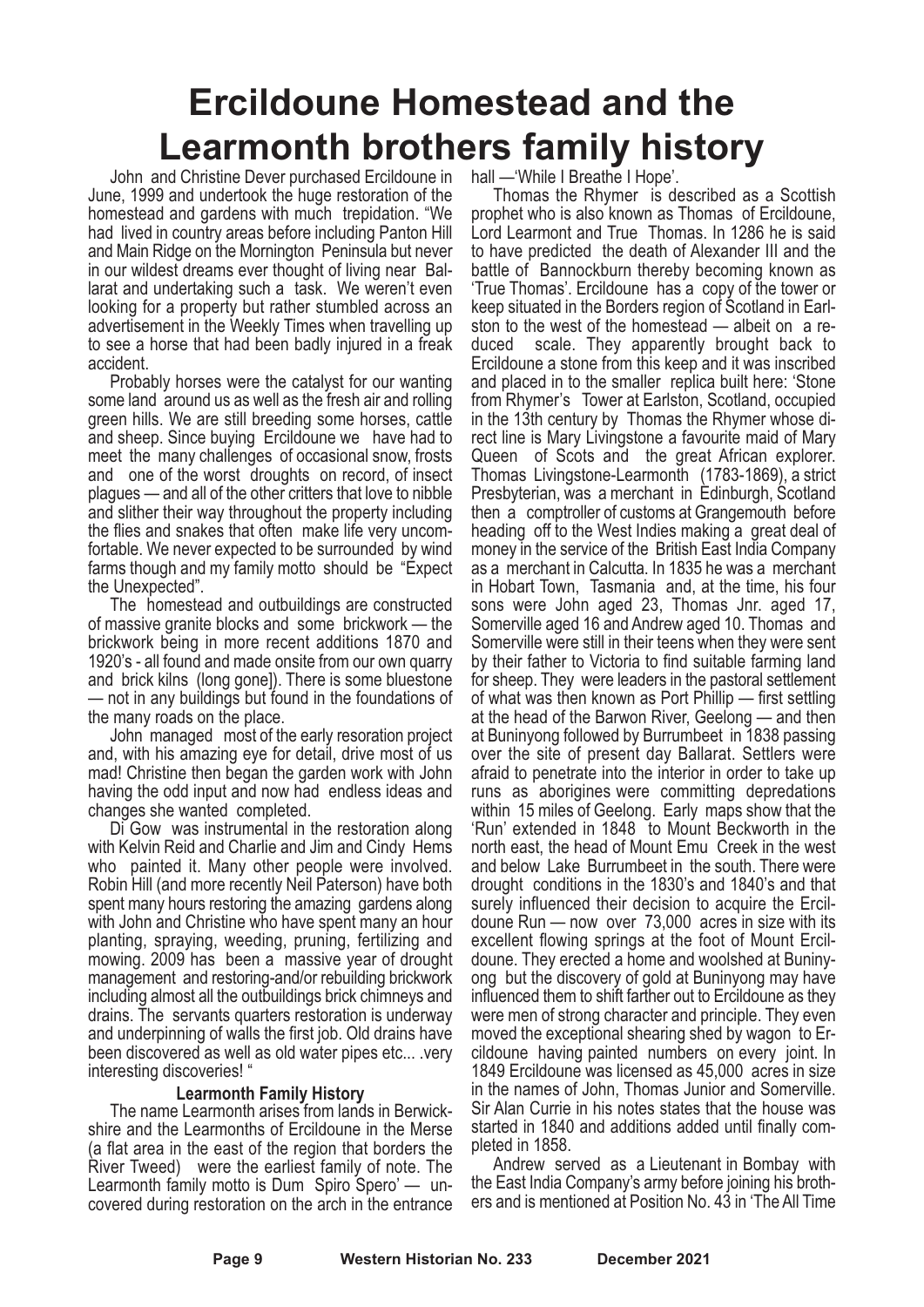Australian <sup>200</sup> Rich List in the Sec- ond Era: 1850-99: John built 'Lau- rence Park' at Batesford, Geelong and had two sons who were very

successful as well. In the 1850's the Learmonths paid £75,000 for 20,000 acres and Ercildoune became one of the more famous stately properties in rural Victoria with the Learmonth brothers noted for their hospitality and chari-<br>table work. The homestead devel-<br>oped into something of a village with its own school and gaol. Boundaries between the 'runs' existed only as natural features or as ploughed furrows. In 1852, in a letter from Andrew Learmonth to Lieut. Governor Latrobe, he states that the buildings upon the 'run' at Burrumbeet are dispersed over 3 overseen stations. In

around 1859 major building works took place and the brothers completed their Scottish baronial homestead with gabled wings and crow stepped and castellated parapets, built out of granite hewn from the slopes of Mount Ercildoune and bricks that were handmade in a kiln on the property. It is believed that they brought with them 64 men and their families and before the homestead was started and 22 houses were built on the property for them. Only a couple of these buildings remain today with a few chimneys as evidence where some of the houses once stood.

An amazing and illuminating Journal kept by Thomas and Somerville (written in 1851 when they sailed from Melbourne to London) gives a strong indication of their amazing depth of character. It attributes their prosperity by mentioning two specific things being that so many of the other members of their family were there with them and that they had more than the usual share of difficulty to contend with. It mentions also that during their last 16 years that they had seen many vicissitudes including the depth of adversity in 1843-1845 and now unlooked for prosperity. He goes on to say: "We began to push our own fortune in 1837 at Port Phillip with a flock of 3,000 sheep when the country had been settled by a few enterprising men from Van Diemen's Land and the stations not extending more than 30 miles from the coast and that in only two or three instances and now we leave it in a prosperous colony about to the separated from the elder colony of New South Wales with upwards of 6,000,000 sheep, 1,200,000 horned cattle and a revenue of £200,000 a year."

They also mention the good hand of God upon them — guiding and directing them and causing all things to work together for their good plus how important it is for a young man to know that a father and mother's eye is upon him — warning and encouraging him. It is incredible that he says he was wholly unable to cope with the superior talent and energy of his co- evals in the Old Country. But he was able to prosper in



**Ercildoune Homestead near Learmonth.**

Australia as a field is opened up even for inferior talent, common industry and perseverance being sufficient to raise anyone (even the illiterate) to a competency or even affluence. Ercildoune Station became one of the greatest sheep studs in Australia as they went about purchasing and selectively breeding sheep in a way that has been instrumental in shaping the Australian merino. It was also formed on the famous Furlonge blood, pure Saxony merinos that were driven by an absolutely amazing woman Mrs. Eliza Fulonge and her sons — across Europe, brought to England and then to Tasmania in about 1829. Thomas Shaw, a famous wool classer, also played a major role in giving advice that influenced their sheep breeding program. The Learmonths even built and designed their own sheep washing apparatus and their washed merino fleece was described in the London Universal Wool Exhibition as 'absolute perfection, the handsomest bale of wool we ever saw'.

They chartered a ship and brought the first herd of short-horned cattle to these shores. They also established fish hatcheries on the property and played a large part in the successful introduction of Murray Cod into Lake Burrumbeet in 1858 and, from 1870-73 raised trout on behalf of the Ballarat Fish Acclimatization Society. They were also outstanding gardeners and created an amazing network of paths and highly cultivated garden beds having brought out trees in pots from Scotland including oaks, elms, poplars, chestnuts

and plane trees. They were leaders in the use of machinery with threshing and winnowing machines and a flour mill where water was used to power the mill which ground

their wheat into flour. They met the many challenges head on includ- ing the lack of suitable employees, droughts, attacks by aborigines and bushrangers with Ercildoune having been held up by Gowrie in 1872. Thomas eventually married. Sadly in 1858 a daughter died at only a few weeks of age and is buried in the Learmonth cemetery.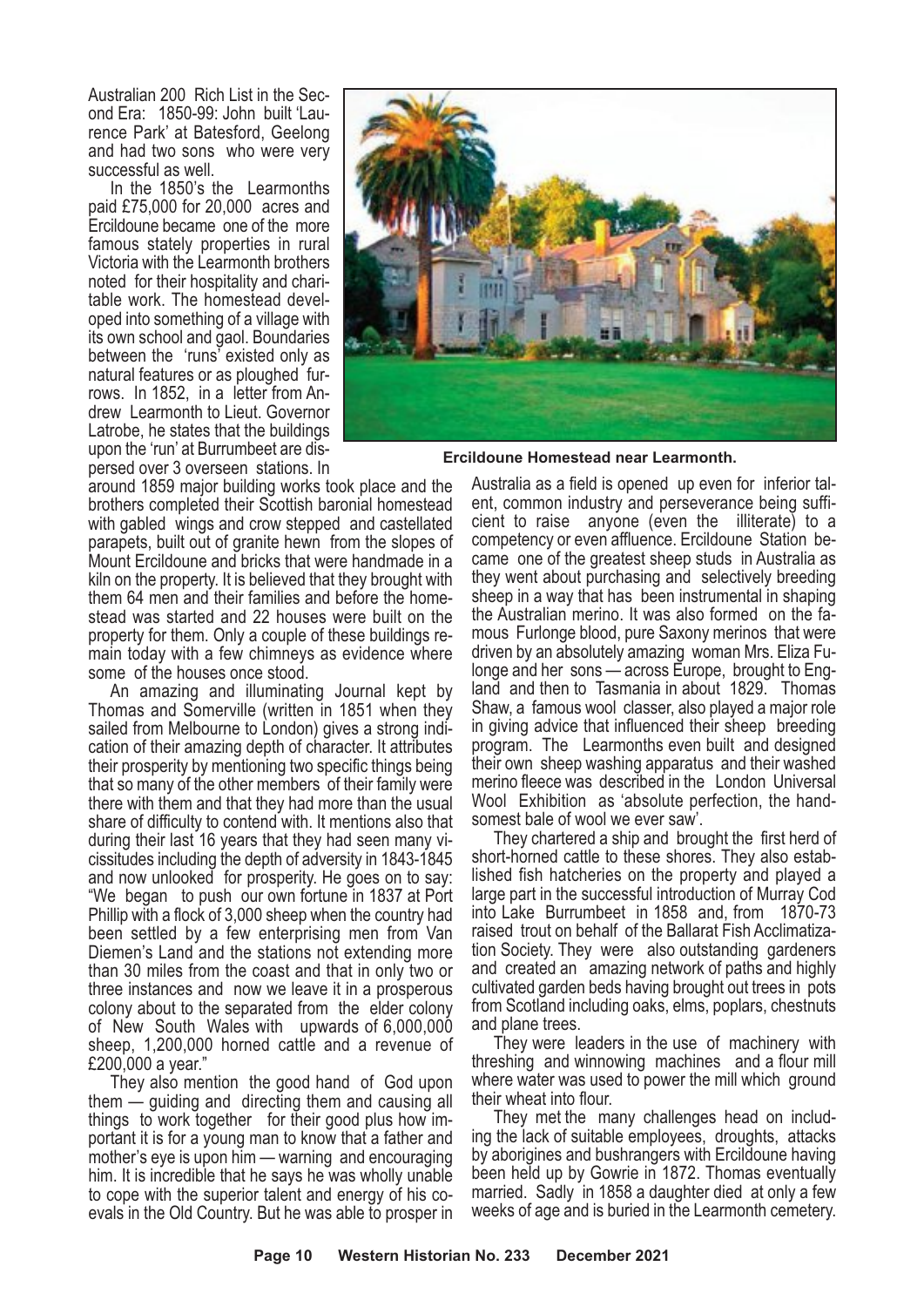### **Thomas Banks: (1867-1919) Maryborough born football champion**

There died at Melbourne Hospital on Wednesday one of the most popular men in spotting circles in the person of Mr Thomas Banks. A native of Maryborough he will be remembered by many as one of the truest sports and athletes the town has produced. He was the son of Sara (sic) and the late Jordan (sic) Banks and served his apprenticeship as a blacksmith with Messrs Harting and Sons. Imbued with laudable ambition he sought to improve his position and attended Mr Lacey's night school. Eventually he passed the Civil Service and Matriculation examinations and 34 years ago entered the Lands office — gradually rising in the

He was, at one time, the acknowledged champion footballer of Australia and his first experience at the game was gained under Mr George Casey (who was then captain of the Maryborough Football Club). He subsequently joined the Fitzroy Club (of which he was captain for many years) earning the reputation of a true

and clean sport. As <sup>a</sup> tribute of respect to their former skipper the players and supporters will hold a service at the Fitzroy cricket ground pavilion this afternoon. The late Mr Banks was about 53 years of age and had hardly been married twelve months. The remains will be brought to Maryborough for interment and the funeral will leave the railway station on the arrival of the mid- day train tomorrow.

**Maryborough and Dunolly Advertiser, Friday November 28, 1919**

#### **Obituary of Thomas Banks. By J. W.**

All admirers of a champion and manly footballer will regret to hear of the death of Mr. Tom Banks which took place at the Melbourne Hospital on November 26. Dur- ing the winter he contracted <sup>a</sup> severe attack of in- fluenza from which he never thoroughly recovered. He underwent an operation for an internal complaint on the 20th inst. Banks, who was comparatively <sup>a</sup> young man being

52 year of age, was born in Maryborough. He began his metropolitan football career as a follower, but made his great name as a defender, his glorious dashes from the half-back line electrifying the crowd. As <sup>a</sup> cen- tre halfback he never had <sup>a</sup> superior — combining wonderful marking ability with great pace and power. He was a splendid physical specimen of humanity with an immense chest and thighs — and many an opponent stepped sideways when Banks was coming through — the personification of strength, determination and grace. And no man ever played fairer. He first stripped for Fitzroy in 1888 — retiring in 1897 after an honourable record of 10 years' brilliant and honest service. He captained the side for five years (from 1891 to 1895) and had the extreme satisfaction of leading the team to victory (for the first time in the history of the

club)" in his last year of leadership. As <sup>a</sup> captain he

exercised excellent judgment, thought the game out well acted promptly when necessary and knew when to<br>take a risk

He had the ho-<br>nour conferred upon him of being made a life mem-<br>ber of the League<br>and he was as he was as good a legislator as he was <sup>a</sup> player. Mr. Banks was <sup>a</sup>



**Tom Banks Wills Cigarette Cards series 1905 Image courtesy of Wikipedia**

keen racing man, an ardent lover of cricket and of a

Mr. Banks father, a giant of about 6ft. 3in., and built proportionately and who commanded the respect and good will of all sections in Maryborough was a slave before the Civil war. Such was his great strength that the log cabins, in which runaways were confined on the plantations, were not strong enough to hold him. He was chased and run down by hounds — but ulti-<br>mately made his escape to freedom via Canada to Australia and settling in Maryborough where all the family were born. "Tom" Banks had been married eleven months — his widow being a sister of Geoff Moriarty also a great footballer in the old days. The body is to be taken to Maryborough and interred.

#### **The Australasian, Sat Nov 29 1919** Tom Banks was the second of Sarah and Jour- dan Banks' ten children (three of whom died in in- fancy). His family was very active in the local Church of Christ congregation where they were held in high

regard. Jourdan Henry Banks, Tom's father, was <sup>a</sup> Deacon, Treasurer and Sunday School Superintendent. The

whole family were gifted in elocution and singing.<br>As the obituary above indicates J.H. Banks, a for-<br>mer slave, escaped to Canada, then England where his story was published as ANarrative of Events of the Life of J. H. Banks, an Escaped Slave from the Cotton State, Alabama, in America by James W. C. Pennington, 1807-1870. Banks subsequently travelled to Australia and to Maryborough where he worked as a miner.

**Maryborough Diggings August 2021**

**Have you a story you would like to share**